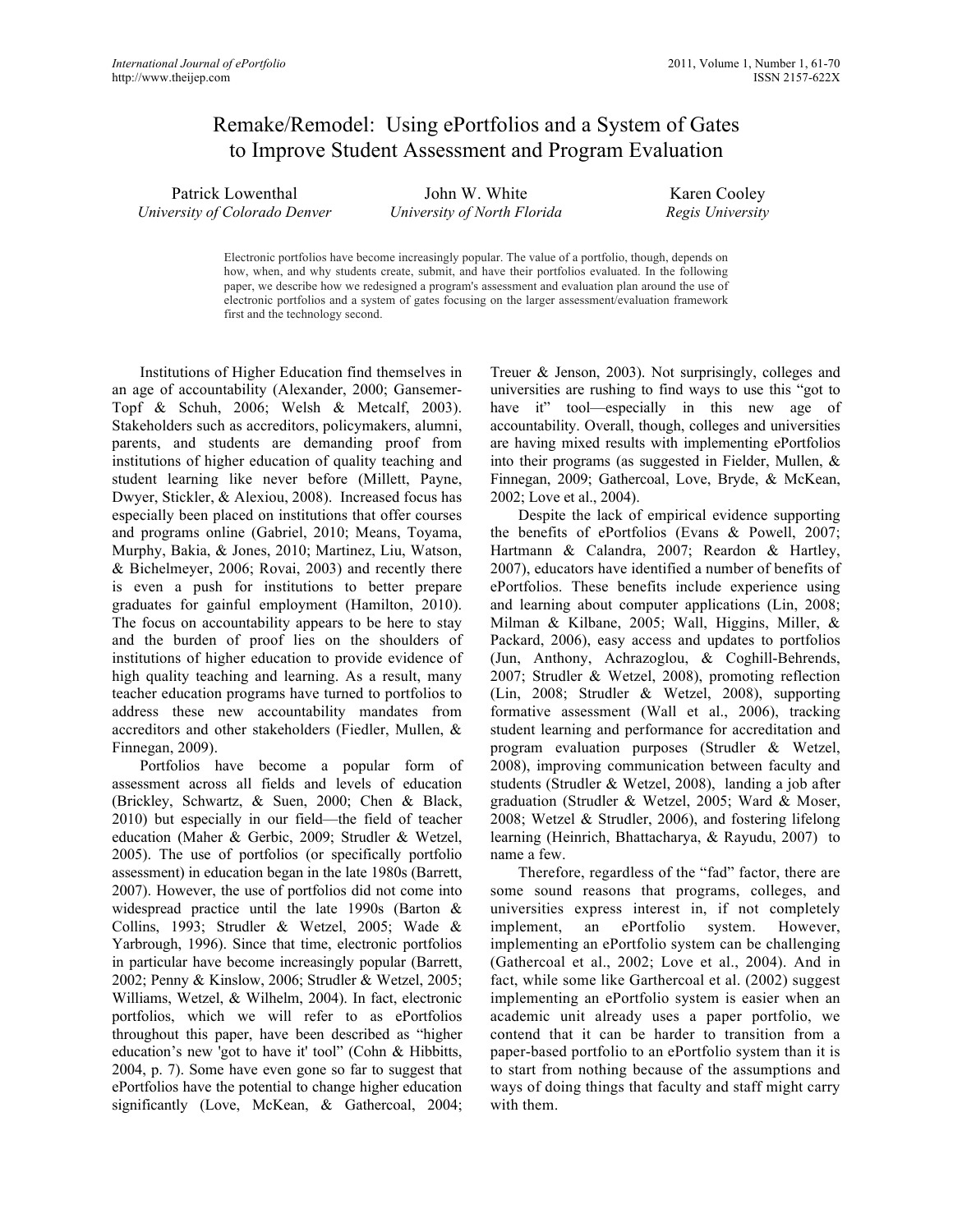When faced with the task of converting a traditional summative paper-based portfolio to an ePortfolio, faculty and administrators often simply create an electronic version of the old paper-based portfolio (see Treuer & Jenson, 2003). We understand why faculty and staff might choose to do this; rather than disrupt a system that "works," faculty and staff opt to change as little as possible—in part to help maintain the status quo. However, simply creating an electronic version of a paper-based portfolio does not necessarily improve much (as alluded to by Treuer & Jenson, 2003). That is, simply making something "electronic" by putting it on the Web does not necessarily make it better (Bauerlein, 2008; Keen, 2008; Oppenheimer, 1997); in fact, we posit at times it can even make things worse by adding additional obstacles. Further, a portfolio—whether paper-based or electronic—is only as good as the larger assessment and program evaluation framework it is situated within (Fielder, Mullen, & Finnegan, 2009). We contend that much of the value of a portfolio (whether electronic or not) depends on how, when, and why students create, submit, and have their portfolios evaluated.

In the following paper, we share our experience redesigning a program's assessment and evaluation plan around the use of ePortfolios—using ePortfolios both as a means toward ensuring student learning throughout a program of study (as opposed to only at the end) through the use of regular reviews as well as a means toward large-scale program evaluation. As such, this is more of a story about how and why one program turned to the use of ePortfolios to improve and document teaching and learning, than it is a specific blueprint or empirical study on how to implement ePortfolios across all contexts. However, we believe that administrators, faculty, and staff across different disciplines will find our story about redesigning our program around ePortfolios compelling and useful.

# **Background**

Some background information is needed to better understand our unique context as well as the decisions we made along the way. We, the three authors, were working at a Teacher Education Department at a private Catholic university in a western state in the United States. For the purpose of this paper, we will refer to this university as Catholic Western University (CWU). CWU though is not a traditional university. All of the programs in the School of Education and Counseling at CWU are accelerated programs offered year round. The academic year consists of six 8-week terms. In addition to the accelerated nature of the program, the teacher licensure students in the program are also dispersed across three western states—taking courses either online, through independent study, or face-to-face (and

often a combination of the three). The average student in the program is 37 years old.

Our program, like many teacher education programs, required our teacher licensure students (i.e., students preparing to get credentialed as K-12 teachers) to complete a paper-based portfolio at the end of their program to demonstrate what they "know and are able to do."

For years, our students would compile their paperbased portfolio and have it evaluated during the last semester of their program. While we the faculty at CWU preferred a portfolio method of assessing student learning (as opposed to simply relying on course grades or some type of exit exam), it became apparent over the years that our traditional summative paper-based portfolio system was not working as well as it could have been or even as it was intended.

# **Shortcomings of our Portfolio Process**

It is easy in hindsight to identify why our portfolio method of assessing student learning was not working as well as it could have been. The portfolio became more of a box on a checklist that needed to be checked off than a meaningful or effective way to assess student learning (for students as well as faculty). This is in part because of the lack of purpose (i.e., faculty were unclear whether the portfolio was meant to serve as a reflective portfolio, a summative assessment portfolio, or a showcase portfolio), lack of structure (i.e., students could wait until their last semester before they began to create their portfolio), lack of emphasis (i.e., because students could and often did wait until their last semester to compile their portfolio, often it was rushed and simply not given enough time or focus), lack of specificity (e.g., students could choose what they included in the portfolio), lack of differentiation (e.g., undergraduate and graduate, despite the focus of their program essentially completed the "same" portfolio), and lack of consistency/reliability (e.g., expectations of faculty varied greatly about what a "proficient" artifact looked like). As a result, the portfolio system was not adequately demonstrating student learning or mastery of course content and was not being assessed consistently and adequately at the end of the students' programs. It took an outside entity, though, to help us recognize that our portfolio system was not working effectively. This is not as strange as it sounds, and some might even argue that this is the purpose of accreditation visits because many other institutions begin implementing e-portfolios as a result of accreditation (Love et al., 2004).

Around 2003, our program was confronted with the reality that the majority of the teacher education programs in the state were accredited by one of two teacher education accrediting bodies—the National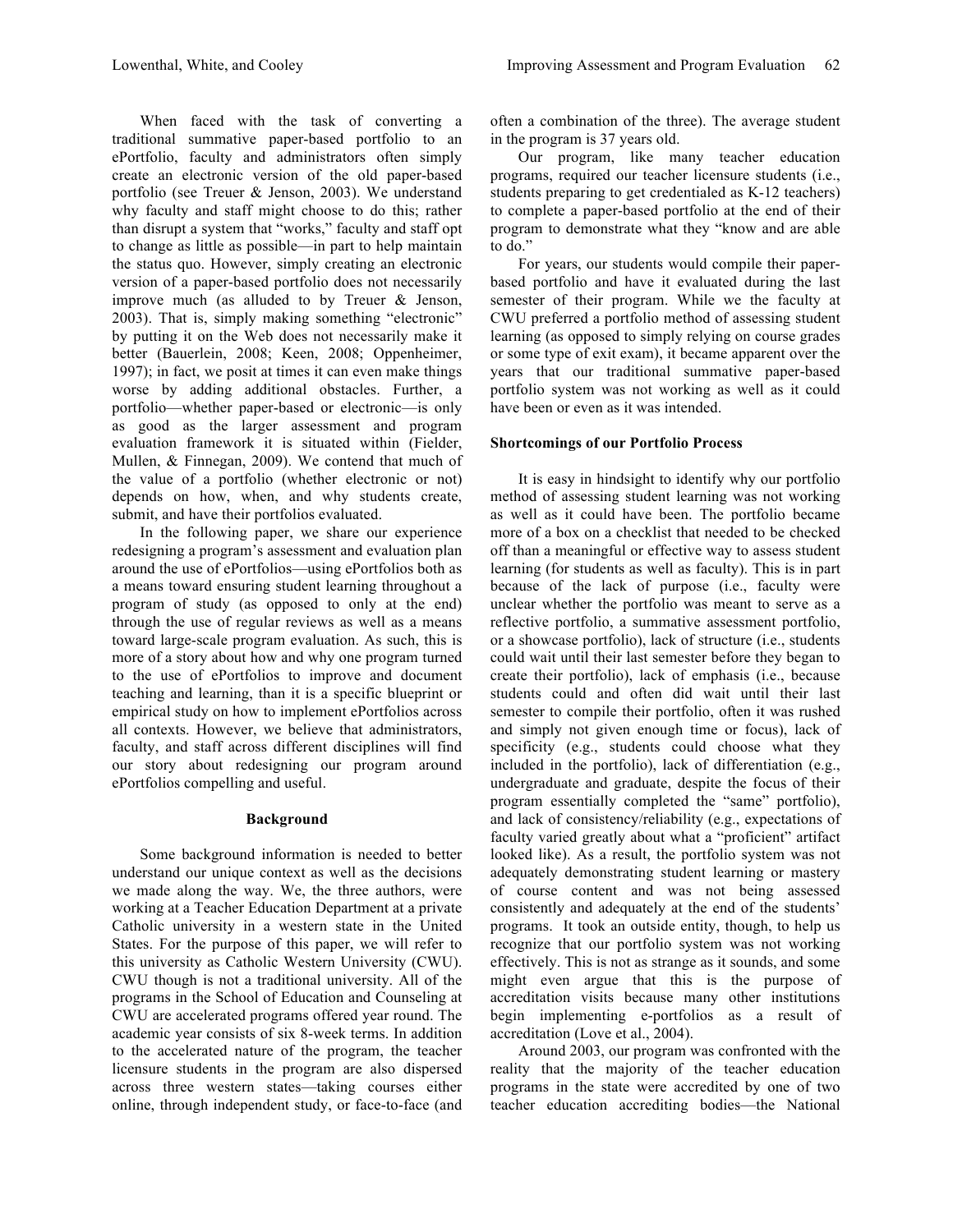Council for Accreditation of Teacher Education (NCATE) or the Teacher Education Accreditation Council (TEAC). Over time, due to mounting political pressures from the State Department of Education coupled with a desire to remain competitive with other programs in the state and ultimately a desire to improve the quality of our program—we chose to seek national accreditation through TEAC.

## **TEAC Accreditation and Self-Study as a Catalyst for Change**

We chose to seek accreditation through TEAC, like a growing number of other universities (Bollag, 2006), largely because of their evidence and claim-driven process (as opposed to NCATE's standards-based process) (Murray, 2000). As an accelerated nontraditional adult program serving three different states, our program was anything but "standard." TEAC's claim-driven and evidence-based model allows institutions to provide evidence for claims it makes about what their students know and can do rather than meet nationwide standards that might not apply to their programs or population.

After meeting TEAC's eligibility requirements, we conducted an internal audit and began preparing our *Inquiry Brief*. An Inquiry Brief is a self-study document in which a program provides evidence that it is producing "graduates who are competent, caring, and qualified educators, and that the program has the capacity to offer quality" (TEAC, 2009, para 2). Everyone involved in our program learned a great deal during this self-study process. Through this process, we realized that our assessment process—which relied heavily on evaluating students' final paper-based summative portfolios—was not providing reliable and valid evidence of student growth, mastery of state standards, or adequate data for larger program evaluation. Even before being audited by TEAC, it became clear that we did not have enough reliable and valid data to support the claims we made about student learning in our program. It was not that we lacked data; rather, we lacked the appropriate type of data. For instance, student grades alone are not reliable or valid enough to support claims about student learning. Moreover, while our administration had instituted an electronic data collection system—based in part on the paper-based portfolio—it resulted in large amounts of unreliable, invalid, and ultimately unused data. Not surprisingly, after the audit, TEAC specifically pointed out weaknesses in "Evidence of valid assessment" and "Program decisions and planning based on evidence."

Through the TEAC audit, we realized (some of us faster than others) that the problem was not the lack of data but rather that the wrong type of data was being collected at the wrong times (and largely without a

standard means of gathering and interpreting said data). The data we were collecting was not standardized and it provided little evidence of whether or not instructors were providing similar (and quality) instruction based upon specific criteria. TEAC helped illustrate this by getting a group of us in a room together and asking us to all assess the same exact thing. The results, as you might imagine, were not consistent. In short, we had no valid means of evaluating the quality of varied (and widely-dispersed) affiliate faculty (i.e., part-time adjunct faculty) and their courses other than grades and student satisfaction surveys (which research suggests is not an adequate measure of teaching quality). What we wanted and needed was a means of tracking student learning as well as assessing the standardized quality of instruction across instructors and courses.

It became increasingly clear that to meet TEAC's requirements for accreditation, a new assessment and evaluation system was required. That is, rather than simply creating an electronic version of a paper-based system or adding electronic components to a paperbased assessment system, a new system needed to be developed. This was not an easy decision to come to because we all knew how much work a complete overhaul of our current assessment system would take. But in the end, we believed the hard work would pay off and result in more meaningful assessment and evaluation.

In summary, information obtained from our selfstudy and accreditation visit suggested that we did not have the type of evidence of student learning that we thought we had and needed for national accreditation. We needed a new means for obtaining evidence of student learning and growth over time and a means for ensuring standardization across affiliate faculty and courses.

#### **Program Changes and Assessments**

Due to the results of our self-study and accreditation visit, we had to make some important decisions about what we could and should change in the program. While we were comfortable with eliminating the old assessment system, we were not interested in making any more changes than needed. Given this, we decided to make some important changes that are addressed in the following pages.

#### **Proficiencies**

When confronted with the need to start over and build a reliable and valid assessment and evaluation system, following good practice, we began by asking, "What do students with a degree in education need to know and to be able to do?" Typically teacher educators would turn to state or national standards to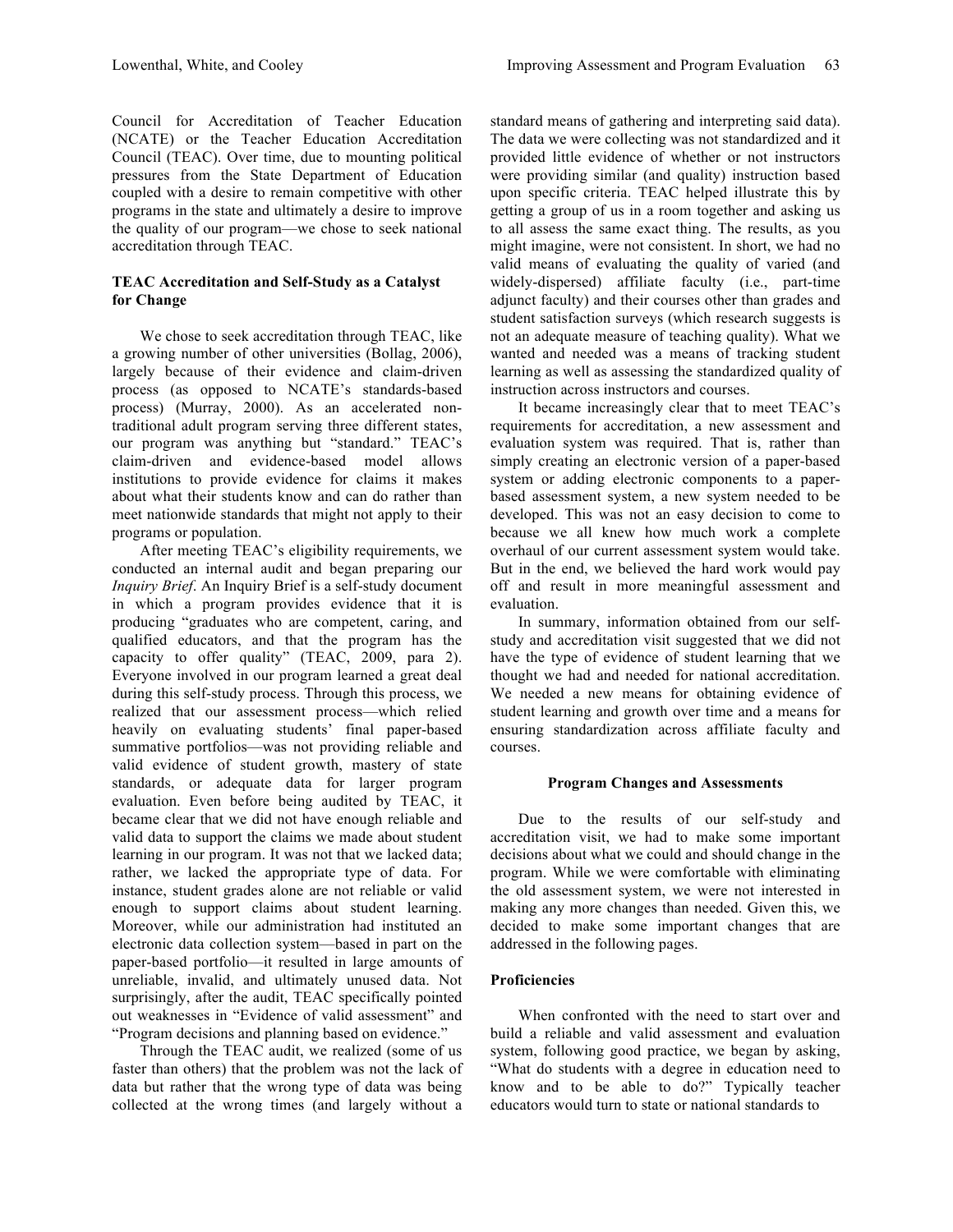| Universal Proficiencies |                                                                                                                                                                                                                                                                                                                                                                                                           |  |
|-------------------------|-----------------------------------------------------------------------------------------------------------------------------------------------------------------------------------------------------------------------------------------------------------------------------------------------------------------------------------------------------------------------------------------------------------|--|
| Proficiency             | Description                                                                                                                                                                                                                                                                                                                                                                                               |  |
| Critical Thinking:      | The student will be able to gather information from observation, experience, reasoning,<br>and/or communication, analyze that information, generate alternatives, solve problems,<br>and evaluate the process and solution. Critical thinking is based on intellectual values<br>that go beyond subject matter to include clarity, accuracy, precision, evidence, fairness,<br>and multiple perspectives. |  |
| Learning Theory:        | The student will have knowledge of the complex process of how people learn and will<br>be able to apply a variety of learning theories in an educational setting.                                                                                                                                                                                                                                         |  |
| Professionalism:        | The student will have the ability to represent the teaching profession effectively by<br>demonstrating the following characteristics: commitment to learning, adherence to<br>ethical standards, respect for diversity, effective communication skills, effective<br>interpersonal skills, and accountably for actions.                                                                                   |  |
| Assessment:             | The student will understand and apply the principles of measurement, analysis, and<br>decision making about what students know and are able to do.                                                                                                                                                                                                                                                        |  |
| Instruction:            | The student will understand and use research-based strategies and techniques to<br>facilitate student learning and to differentiate instruction based upon individual<br>students' needs.                                                                                                                                                                                                                 |  |
| Technology:             | The student will demonstrate understanding and appropriate applications of technology<br>as they relate to effective instruction and to specific endorsement areas.                                                                                                                                                                                                                                       |  |
| Values:                 | The student will demonstrate an understanding of democracy, ethics, moral integrity,<br>multiculturalism, social justice, and the concept service learning.                                                                                                                                                                                                                                               |  |
| Communication:          | The student will be able to communicate effectively through speaking, writing,<br>listening, and observing. Students will understand effective ways of talking with<br>students and demonstrate appropriate communication skills to their students.                                                                                                                                                       |  |
| Discipline Knowledge:   | The student will demonstrate proficiency in the specific content area(s) of their<br>program, licensure and/or endorsement area.                                                                                                                                                                                                                                                                          |  |

| Table 1                        |  |
|--------------------------------|--|
| <b>Jniversal Proficiencies</b> |  |

answer a question like this. However, as a nontraditional teacher education program with students spanning three different states (and therefore three different state departments of education), three different state or national standards actually made this a very complicated question to answer. To make matters worse, in addition to three different sets of state standards, we also had years of additional outcomes being "added" on to our three sets of state standards, totaling over 90 different outcomes in all. After some careful reflection and lively discussions, we came to the conclusion that by trying to assess everything, we were actually not able to truly assess anything meaningfully. In hindsight, this is not surprising; this is the basic quantity versus quality dilemma faculty regularly face.

Rather than continue striving to address 90 different outcomes, we decided to synthesize the different outcomes into a short and hopefully meaningful set of outcomes we decided to call "Proficiencies." We created a proficiencies table (called the "cross walk") to illustrate to each stakeholder (e.g., the three different state departments of education) how each standard and outcome is addressed. The proficiencies consist of both a core set of proficiencies that all students getting a degree in education must meet (which are called "Universal Proficiencies" and listed in Table 1) as well as a list of discipline specific proficiencies that only pertain to certain fields of study (e.g., students seeking a license as a special education teacher have a different set of discipline specific proficiencies than students seeking a license as a math teacher). Discipline knowledge proficiencies were created for each of the different teacher licensure areas.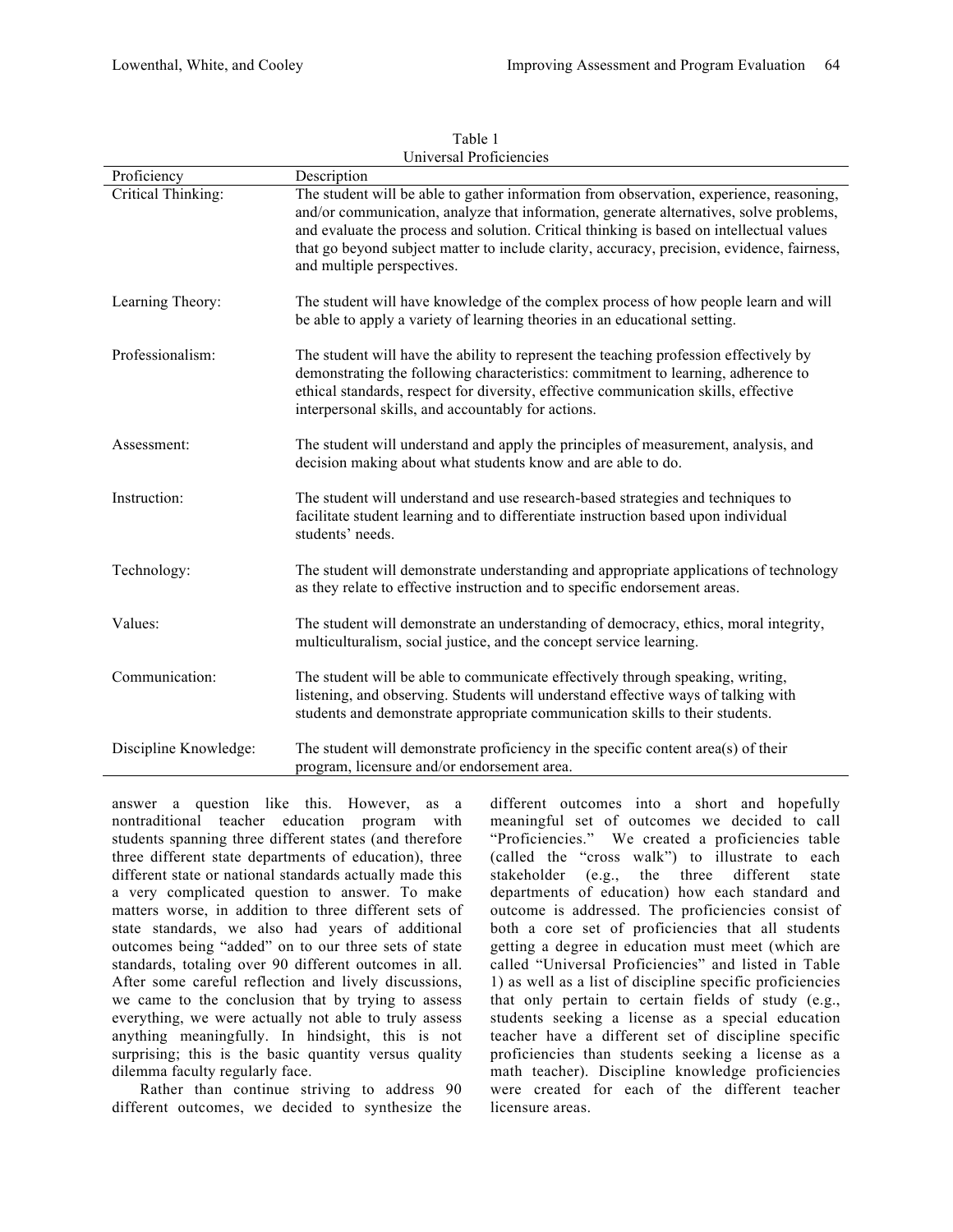After the Universal Proficiencies and Discipline Proficiencies were created for each licensure program, we reviewed the curriculum to identify what courses and assignments best addressed the proficiencies. That is, we mapped the proficiencies to the curriculum. While the majority of the proficiencies were easily mapped to courses and assignments, there were some instances where we had to update the curriculum to address certain proficiencies.

Ultimately we hoped that by identifying fewer program outcomes and mapping those directly to specific courses and assignments, faculty and students should be better able to focus on addressing each proficiency in more depth.

## **The Gate System**

Perhaps the biggest change we made was the creation of a Gate System—that is stages in each program where students must successfully pass a portfolio review to continue on in the program. A Gate System though would not have been realistically possible without utilizing an ePortfolio, given the accelerated nature of the program and the geographic dispersion of the faculty and students. The following pages specifically focus on describing the Gate System we developed and the role that on-going assessment, gates, a portfolio coordinator, and gatekeepers play in making this system work.

**On-going assessment**. One of the problems with waiting until the end of a student's program to assess what they have learned in a summative portfolio is that it is often too late to do much about it. For instance, after students have completed all of their coursework in a given program with passing grades, it becomes very difficult in our experience to hold students accountable for any gaps in their knowledge. On-going assessment provides faculty and administrators opportunities to formatively assess students' knowledge throughout their program and make adjustments as necessary. Therefore, we decided to change the portfolio development and review process to include on-going assessment. Rather than creating a cumulative and largely *post-hoc* portfolio in the final course of the program, we decided to require our students to begin contributing to their portfolio during their first courses and build on their portfolio after each course they complete.

We designed the system so that students would complete the assignments (which we refer to as "required artifacts") aligned with the proficiencies in each course and then include them in their portfolio. Further, each proficiency was intentionally designed to be addressed and assessed at least twice in each

student's program (thus providing a means of demonstrating growth and learning over time).

Rubrics were created for each of the required artifacts and included in the syllabus for each course. The entire process was designed to be as transparent as possible. Faculty (at the course level) were then trained on how to use the rubrics to help ensure consistency. The system was set up so that as the required artifacts and rubrics are updated, faculty would receive additional training on how to use the rubrics. In addition, the assessment system was set up so that each year the accumulated data from the completed rubrics could be evaluated to ensure the reliability of the rubrics as measurement tools (to check for variance in inter-rater reliability).

This standardization and consistency was setup so that students could also improve upon their artifacts (after receiving feedback from their instructors) before adding it as an artifact to their ePortfolio. This provides students the ability to improve their artifacts (and evidence of learning) prior to submitting the artifacts for review in their portfolios.

**Gates**. A key component to making on-going assessment meaningful in our system is through the use of a gate system—that is, a series of stages or gates where students must successfully pass a portfolio review in order to continue on in their program. Gates in a portfolio system serve a few purposes. First, they provide students with a clear incentive to begin creating their portfolio in their very first course. Second, they provide students an opportunity to have an independent reviewer (i.e., someone other than the instructor of their course) review their work for evidence of learning. Third, the gates provide faculty, students, and staff an opportunity to ensure that every student has demonstrated that he or she has learned the required skills and dispositions to proceed in the program. This becomes really important in programs like ours where students have to complete a capstone experience in a professional setting. In our field, students have to successfully complete a student teaching experience in a K-12 classroom in order to graduate. Nothing is worse than placing a student teacher in a classroom when they are not prepared or ready to be there. The gate system was intentionally designed to serve each of these purposes.

While there are a number of ways a gate system can be used, we designed our system so that each program has two-to-three gates throughout the program (see Figure 1). When students are ready to submit their portfolios for review, all they need to do is to send a request for their portfolio to be reviewed to a person designated as the Portfolio Coordinator—a staff person in charge of assigning reviewers to each portfolio.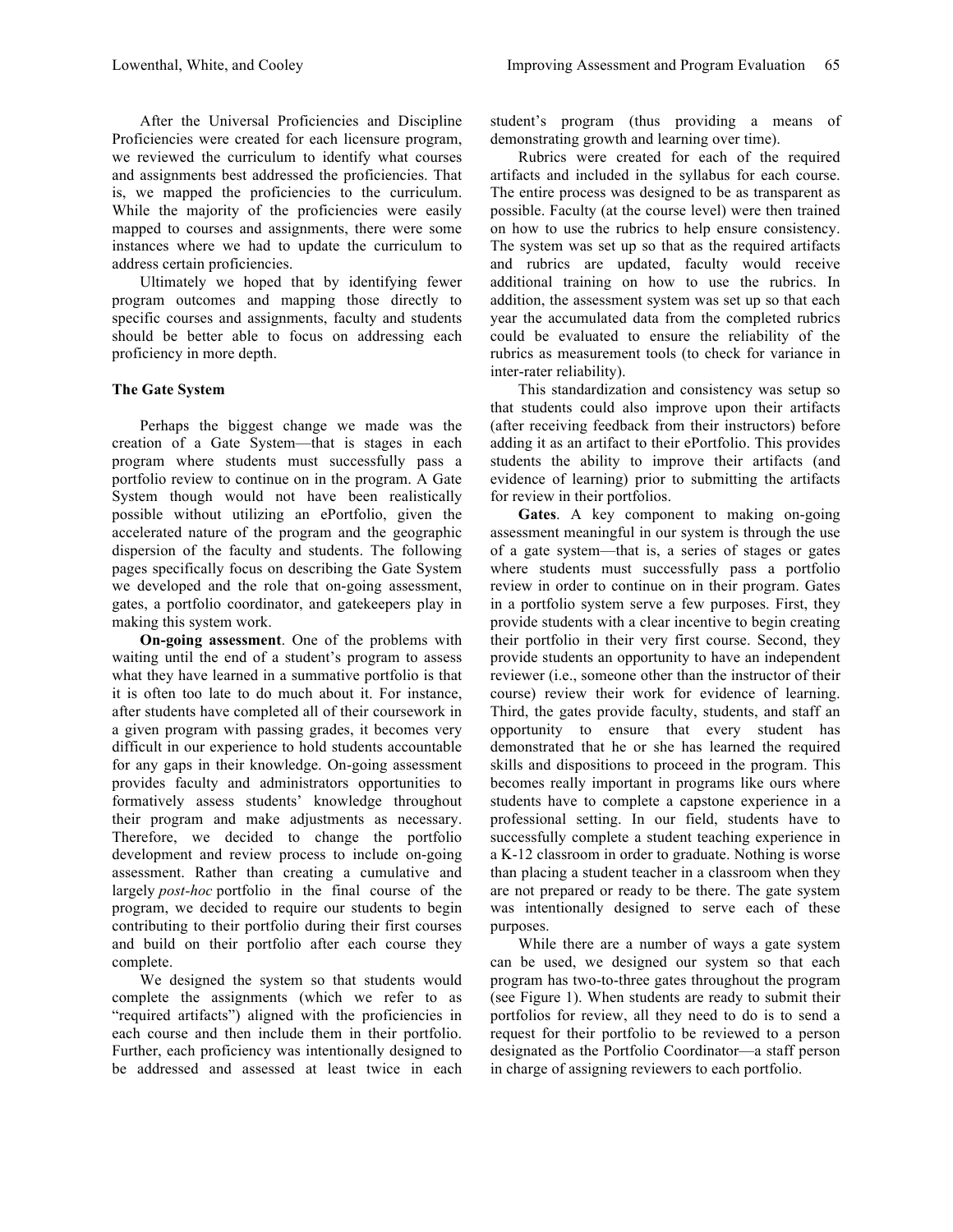

**Portfolio coordinator.** Faculty already feel overburdened in this age of accountability. A Portfolio Coordinator is a necessary component to a successful gate system—especially in an accelerated program like ours where students can be submitting their portfolios for review every eight weeks. Our system was set up so that once the Portfolio Coordinator receives a request for a portfolio to be reviewed, he or she then assigns an independent reviewer (a faculty member called a "Gatekeeper" which is described in the following section) to review and evaluate the portfolio and follows up to ensure that the review is completed (see Figure 2).

**Gatekeepers.** One of the problems we found with our previous paper-based summative portfolio process was that faculty were often biased when it came time to evaluate students' portfolios due to prior relationships they had with the students. Therefore a key component we designed into our assessment and evaluation system was the use of Gatekeepers. Gatekeepers are current faculty members (primarily part-time affiliate faculty members) who have expertise in specific areas related to a specific gate as well as a willingness to serve in the role of a portfolio reviewer (i.e., someone responsible for assessing student portfolios).

Gatekeepers are paid to assess student portfolios for pre-determined content using standardized rubrics in which they have been trained to use. They use a standardized rubric to assess students' individual artifacts; the rubric helps them calculate a cumulative score for each student's portfolio which is used to determine whether the student has met a given standard level of knowledge and performance (appropriate to the student's stage in the program) and can continue on in the program. Specific feedback on the strengths and weaknesses of each artifact and the quality of the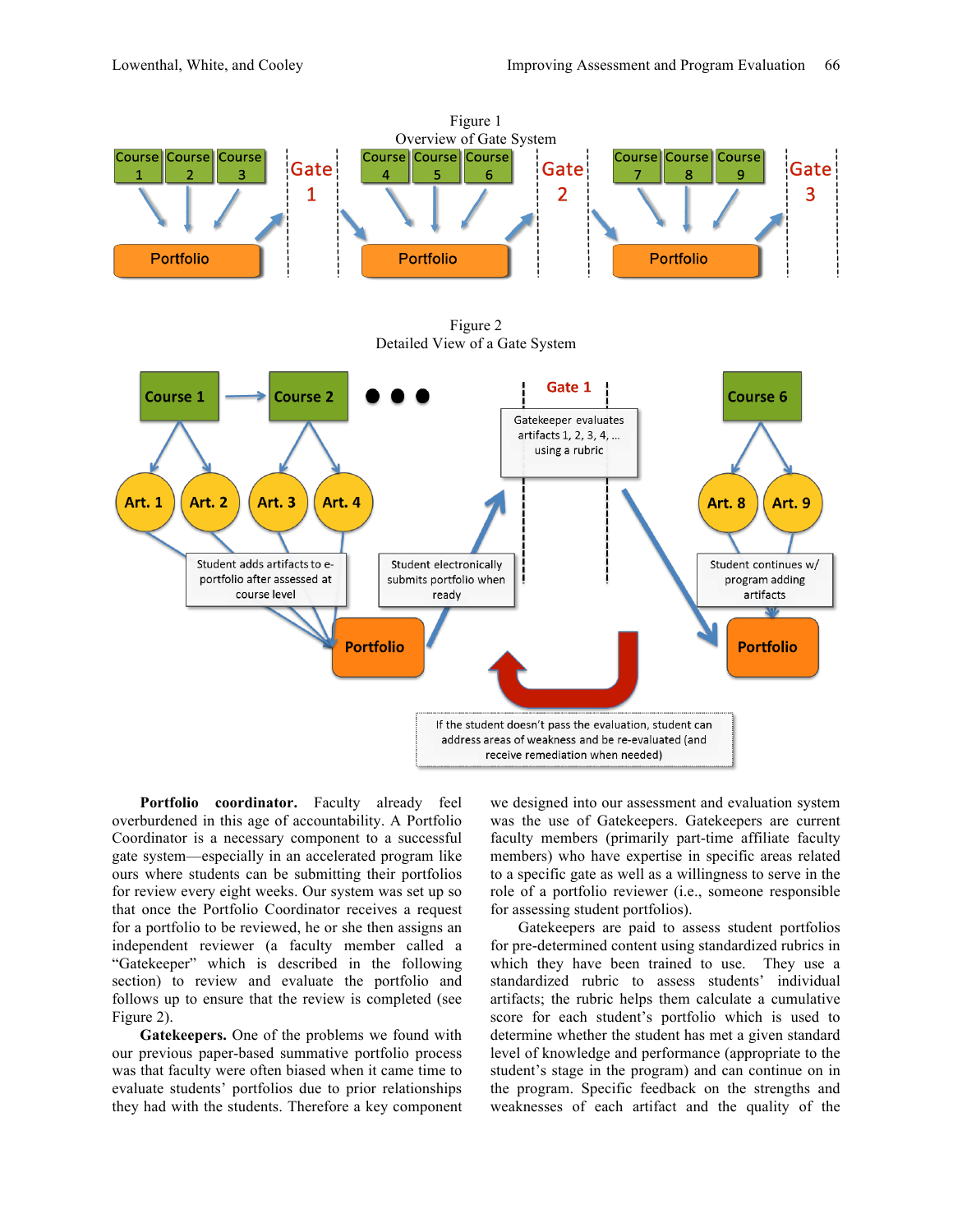

portfolio (as it stands at each gate) are provided to each student after review of their portfolio at each gate.

The rubrics were set up to be completed electronically for each portfolio so that the results could be stored in a central database that can later be mined for reports for accreditation visits as well as faculty, course, and program evaluation purposes. This process also enables Gatekeepers to be periodically assessed for consistency of reviews—which includes comparing their ratings and feedback to other gatekeepers.

**Remediation**. We recognize though that occasionally students might not pass a given gate for a variety of reasons. If upon first review a student's portfolio does not meet a minimum numerical aggregate score based on the weighted rubric, the student is notified of the failing score, with specific feedback (a copy of the evaluation rubric with evaluator comments), and provided an opportunity to correct errors, weaknesses, etc. (which is referred to as the remediation plan) and resubmit the portfolio for a second review (see Figure 3). If, however, a student's portfolio fails a second review by a second gatekeeper, the student can be removed from the program. Students can also be placed on a remediation plan as the result of a negative professional disposition (i.e., an evaluation completed by either a faculty member or someone in the field about a student's professional demeanor). Students reaching this point—either because their portfolio failed to pass the gate two times in a row or because of negative dispositions—may appeal a decision to be removed from the program.

#### **ePortfolios**

As mentioned earlier, none of this would be realistically possible given the accelerated and geographically separate nature of our programs and students in a paper-based portfolio. By requiring students to use an ePortfolio, students are able to do the following:

- begin working on their portfolio at the start of their program;
- collect artifacts (and at times iterations of artifacts) throughout their program;
- have a record of faculty assessments of their artifacts; and
- quickly submit their portfolio for review at any time throughout their program and expect a quick response.

Finally, while the ePortfolio is primarily a combination of a development and assessment portfolio, students can quickly create a showcase portfolio using artifacts of their choice later when it is time to look for a job.

Given these benefits, after reviewing a number of different tools, we selected to use iWebfolio as the ePortfolio platform for our programs. However, we believe our entire system in many ways is not dependent on any single ePortfolio platform and instead can be used with a variety of different tools. We require our students to purchase an *iWebfolio* account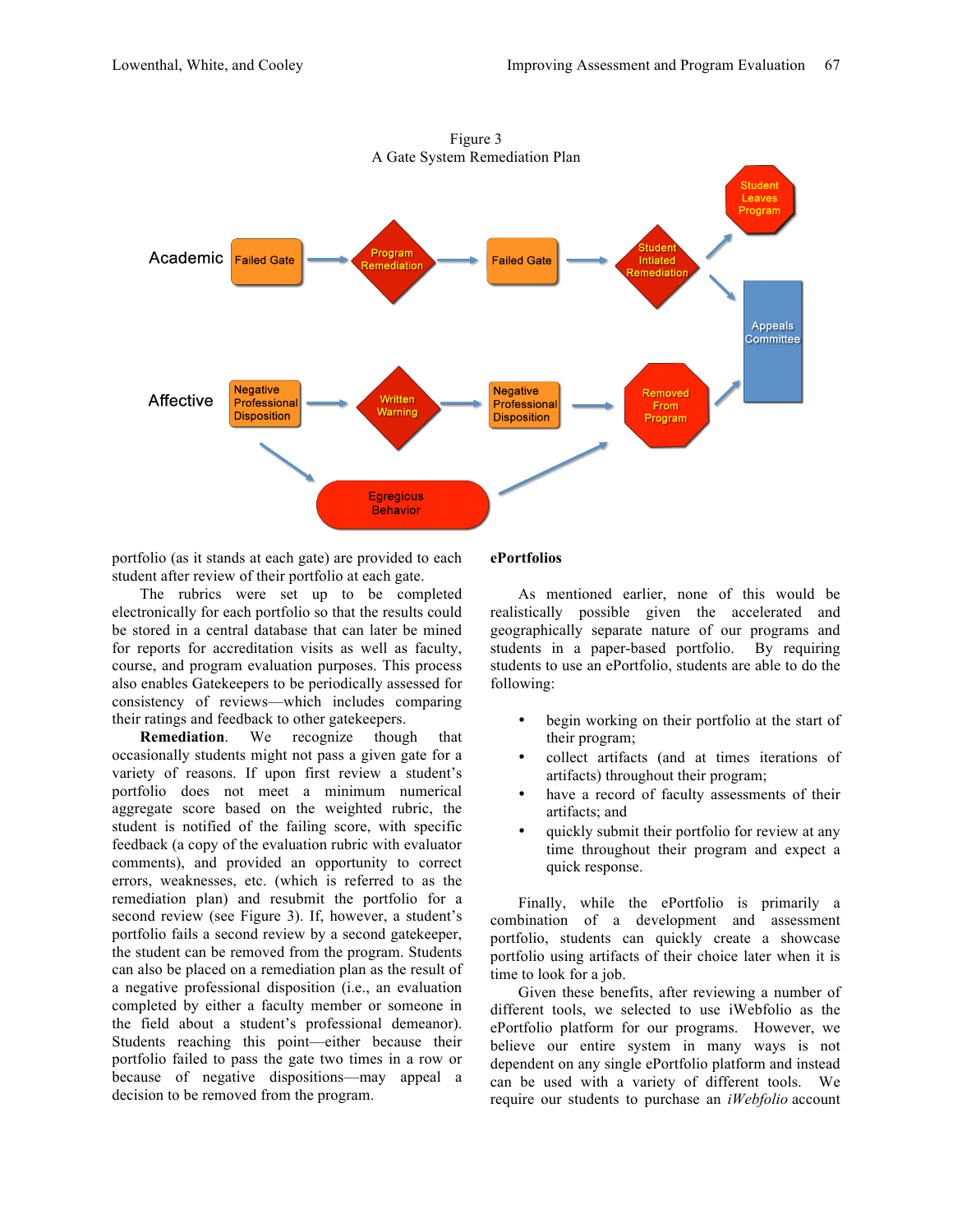before their first course (see http://www.iwebfolio .com). We identified a preferred first course for each program. In this first course, students are oriented to the portfolio review process and *iWebfolio*. We also provide workshops and other support materials for students year round.

### **Program, Faculty, and Course Evaluation**

The gate system and the larger ePortfolio assessment and evaluation system was designed to enable our administrators the ability to look for trends when students do very well on a certain artifact and similarly when students do not perform well on a certain artifact. Not only can this data provide a means of assessing student learning and performance, it also can provide a means for gauging faculty and course effectiveness (including such things as grade inflation).

Research has shown that student achievement is directly related to teacher quality (Darling-Hammond, 2000). In the past, faculty members have been assessed through a college-wide initial faculty assessment (which, because of its brevity, its failure to authentically represent what happens in a real classroom teaching environment, and because it is a pre-assessment of teaching ability has proven to be inadequate for gauging faculty effectiveness) and through end of course evaluations. But through the systematic collection of student assessment data, faculty—and specifically teacher quality—can now be evaluated in a way like never before.

Data on student performance can be crossreferenced against instructors for the course from which the artifacts were created. This means that, if we begin to notice poor student performance on a given artifact, we can determine if said artifacts are originating in courses taught by specific instructors. Such a finding could suggest that the instructor is failing to teach the content of the artifact sufficiently or that a change in instructional practices is needed. If, however, administrators discover that students across instructors are performing poorly on a given artifact, they can assess the appropriateness of the chosen artifact to the course content, whether or not specific content is being addressed in the course as a whole, whether or not instructors are following the module (i.e., the master course syllabus used by all instructors of a given course), as well as whether or not the artifact chosen for said course or course format needs to be revised.

At the same time, our system was setup to enable us to annually analyze the data collected on how each gatekeeper rates each artifact individually at each gate. By disaggregating this data, the assessment system can provide feedback on inter-rater reliability among gatekeepers and help us determine if changes in gatekeepers, their training, or the rubrics is needed.

This type of data coupled with course grades and end of course evaluations will enable us in the coming years to make data-driven decisions about what improvements need to be made in our programs and courses.

## **Conclusion and Future Trends**

Our assessment and evaluation system—which is built upon the concept of on-going assessment, gates, gatekeepers, and the electronic storage and dissemination of artifacts in an ePortfolio—is still in its infancy. In fact, this new system was officially started about a year ago. Therefore, in many ways it is too soon to assess its effectiveness. However, initial results suggest that overall it is working just as designed. Students are working on their portfolios throughout their programs—beginning with their first course. They are also getting feedback at each gate about how they are performing and any gaps in their knowledge (based on the artifacts submitted). Over time though, it is assumed that courses will need to be updated, artifacts and rubrics improved, and the system management processes tweaked.

Future trends for the improvement of the system include changing, adding to, and eliminating some of the present artifact assignments that are required to be in each ePortfolio. That is, while the overall number one purpose of this assessment and evaluation system is to more effectively assess student learning at different stages (i.e., gates) of each student's program and ultimately to prepare the best teachers possible, we want to ensure that the workload involved in the day-today operation of this system remains realistic and manageable. Therefore, just as components can be added and adapted as needed, over time certain things might be dropped if found unnecessary.

# **References**

- Alexander, F. K. (2000). The changing face of accountability: Monitoring and assessing institutional performance in higher education. *The Journal of Higher Education, 71*(4), 411-431.
- Bauerlein, M. (2008). *The dumbest generation: How the digital age stupefies young Americans and jeopardizes our future (Or, don't trust anyone under 30).* New York, NY: Penguin Group.
- Barrett, H. C. (2007). Researching electronic portfolios and learner engagement: The REFLECT initiative. *Journal of Adolescent & Adult Literacy, 50*(6), 436-449.
- Bartlett, A. (2002). Preparing pre-service teachers to implement performance assessment and technology through electronic portfolios. *Action in Teacher Education, 24*(1), 90–97.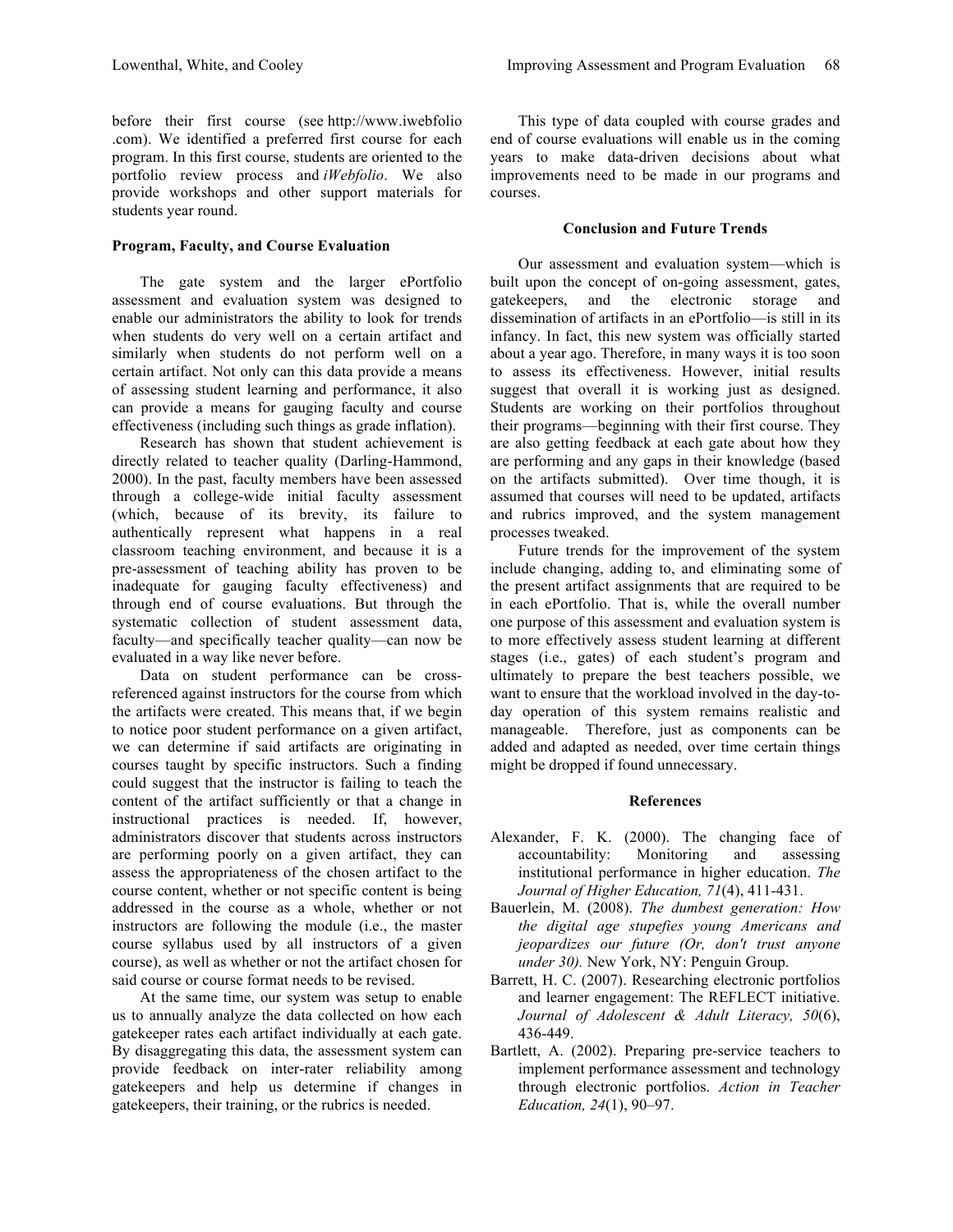- Barton, J., & Collins, A. (1993). Portfolios in teacher education. *Journal of Teacher Education, 44*, 200-210.
- Bollag, B. (2006). New accreditor gains ground in teacher education (teacher education accreditation council). *The Chronicle of Higher Education, 53*(5), A27.
- Brickley, D., Schwartz, A. I., & Suen, H. K. (2000). *Web-based assessment: Validation of electronic portfolios*. Paper presented at the annual meeting of the American Educational Research Association, New Orleans. Retrieved from http://suen.ed.psu .edu/~hsuen/pubs/portfolio.pdf
- Chen, H. L., & Black, T. C. (2010). Using e-portfolios to support an undergraduate learning career: An experiment with academic advising. *EDUCAUSE Quarterly, 33*(4).
- Cohn, E. R., & Hibbitts, B. J. (2004). Beyond the electronic portfolio: A lifetime personal web space. *EDUCAUSE Quarterly, 27*(4), 7-10.
- Darling-Hammond, L. (2000). Teacher quality and student achievement: A review of state policy evidence. *Education Policy Analysis Archives, 8*(1). Retrieved from http://epaa.asu.edu/ epaa/v8n1/
- Evans, M. A., & Powell, A. (2007). Conceptual and practical issues related to the design for and sustainability of communities of practice: The case of e-portfolio use in pre-service teacher training. *Technology, Pedagogy, and Education, 16*(2), 199-214.
- Fiedler, R. L., Mullen, L., & Finnegan, M. (2009). Portfolios in context: A comparative study in two preservice teacher education programs. *Journal of Research on Technology in Education, 42*(2), 99-122.
- Gabriel, T. (2011). More pupils are learning online, fueling debate on quality. *New York Times*. Retrieved from http://www.nytimes.com/2011/04/ 06/education/06online.html? r=2&ref=education
- Gathercoal, P., Love, D., Bryde, B., & McKean, G. (2002). On implementing web-based electronic portfolios. *Educause Quarterly, 25*(2), 29-37.
- Gansemer-Topf, A. M., & Schuh, J. H. (2006). Institutional selectivity and institutional expenditures: Examining organizational factors that contribute to retention and graduation. *Research in Higher Education, 47*(6), 613-642.
- Hamilton, J. (2010). Proposed rule links federal student aid to loan repayment rates and debt-to-earnings levels for career college graduates. US Department of Education. Retrieved from http://www.ed.gov/ news/press-releases/proposed-rule-links-federalstudent-aid-loan-repayment-rates-and-debtearnings
- Hartmann, C., & Calandra, B. (2007). Diffusion and reinvention of eportfolio design practices as a catalyst for teacher learning. *Technology, Pedagogy, and Education, 16*(1), 77-93.
- Heinrich, E., Bhattacharya, M., & Rayudu, R. (2007). Preparation for lifelong learning using eportfolios*. European Journal of Engineering Education, 32*(6), 653-663.
- Honawar, V. (2007). Teacher-college group presses for single accrediting body. *Education Week, 26*(26). Retrieved from http://www.nctq.org/nctq/research/ 1175272882368.pdf
- Jun, M. K., Anthony, R., Achrazoglou, J., Coghill-Behrends, W. (2007). Using ePortfolio for the assessment and professional development of newly hired teachers. *TechTrends*, 51(4), 45-50.
- Keen, A. (2008). *The cult of the amateur: How blogs, MySpace, YouTube, and the rest of today's usergenerated media are destroying our economy, our culture, and our values*. New York, NY: Doubleday.
- Lin, Q. (2008). Pre-service teachers' learning experiences of constructing e-portfolios online. *Internet and Higher Education, 11*(3-4), 194-200.
- Love, D., McKean, G., & Gathercoal, P. (2004). Portfolios to webfolios and beyond: Levels of maturation*. Educause Quarterly, 27*(2), 24-37.
- Maher, M., & Gerbic, P. (2009). E-portfolios as a pedagogical device in primary teacher education: The AUT University experience. *Australian Journal of Teacher Education, 34*(5).43-53.
- Martinez, R., Liu, S., Watson, W., & Bichelmeyer. (2006). Evaluation of a web-based master's degree program: Lessons learned from an online instructional design and technology program. *The Quarterly Review of Distance Education, 7*(3), 267-283.
- Means, B., Toyama, Y., Murphy, R., Bakia, M., & Jones, K. (2010). Evaluation of evidence-based practices in online learning: A meta-analysis and review of online learning studies. U.S. Department of Education. Retrieved from http://www2.ed.gov/ rschstat/eval/tech/evidence-based-practices/final report.pdf
- Millett, C. M., Payne, D. G., Dwyer, C. A., Stickler, L. M., & Alexiou, J. J. (2008). A culture of evidence: An evidence-centered approach to accountability for student learning outcomes. Princeton, NJ: Educational Testing Service. Retrieved from http://eric.ed.gov/PDFS/ED499994.pdf
- Milman, N. B., & Kilbane, C. R. (2005). Directions in electronic portfolio development. *Canadian Journal of Learning and Technology*, *31*, Retrieved from http://www.cjlt.ca/content/vol31.3/milman.html
- Murray, F. B. (2000). The role of accreditation reform in teacher education*. Educational Policy, 14*(1), 40-59.
- Oppenheimer, T. (1997). The computer delusion. *Atlantic Monthly, 280*(1), 45-62.
- Penny, C., & Kinslow, J. (2006). Faculty perceptions of electronic portfolios in a teacher education